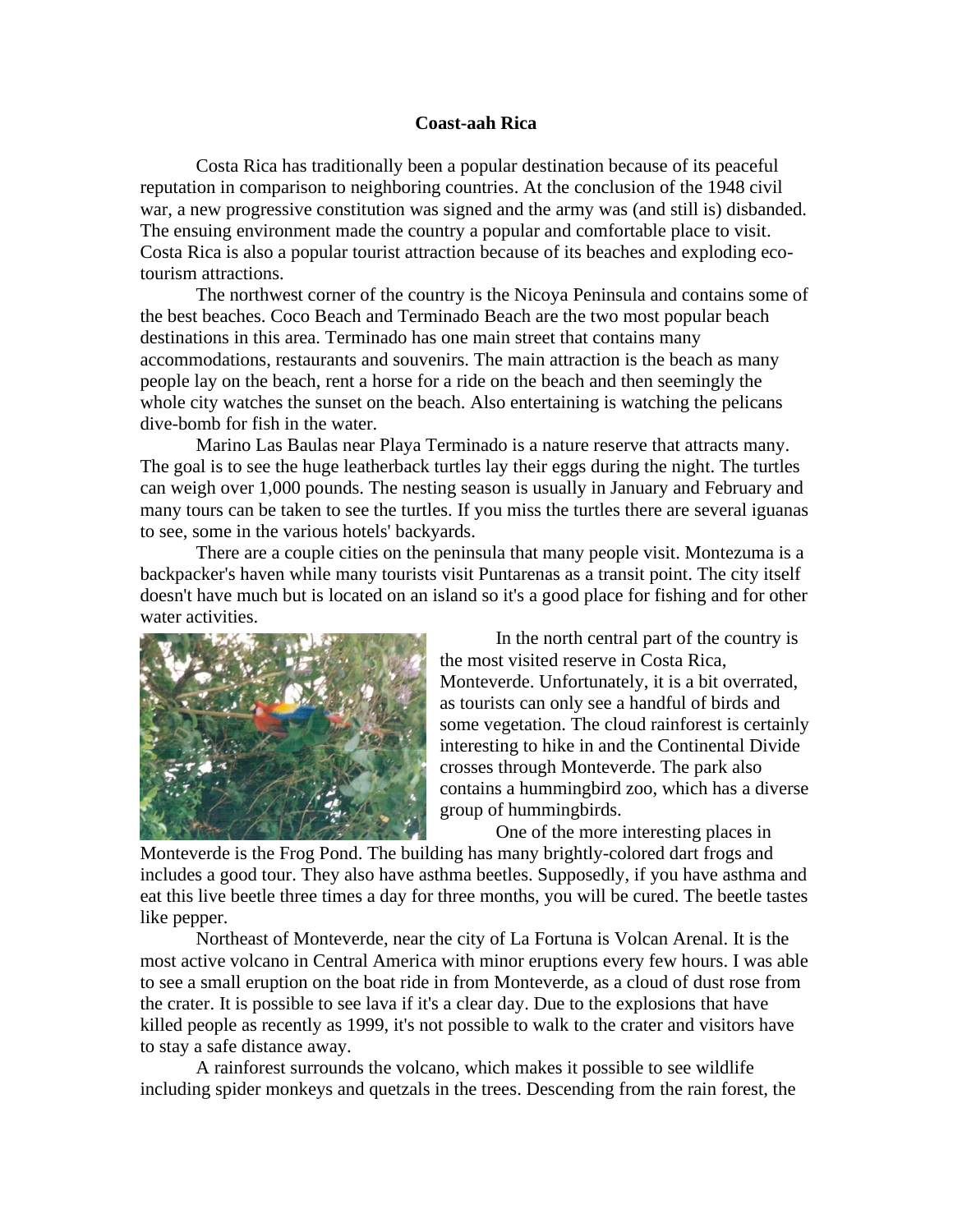hot baths that were created after the '68 explosion that killed 80 people in a nearby town are a part of most tours. The water in this area was cold before the eruption but now it is hot and it gets channeled into hot baths. The hot baths also include a bar area so visitors can drink and relax in the water.

Proceeding to the south is the capital of San Jose. There are several good museums to visit in addition to feeling the flavor of city life. The Jade Museum is the gem of Costa Rica's museums as it houses the world's largest collection of American jade. The National Museum has a diverse amount of exhibits including archeological, jade, art and natural history. Perhaps more interesting is the outside of the building, which still contains bullet holes from the 1948 civil war.

Most of the action in San Jose is located along Central Avenue, which for the most part is a pedestrian mall. The stores on the mall are predominately the big international fast food shops but there are several local shops to peak in. The Plaza de La Cultura is a large square where people eat after visiting the nearby restaurants. The square also contains the National Theater, which was built in the



1890's. A block to the west is the Metropolitan Cathedral and Park Central.

The main city in the southeast corner is Port Limon. The city is not a tourist town rather it is a port town located on the Caribbean Sea. It has all the activities associated with a port town, but it is a change of pace from the rest of the country. This area has a black-influenced culture as is typical of Central American cities on the Caribbean. The Park Vargas is interesting to visit during the day or night as it has several tropical trees. During the day, it is conceivable to see the elusive sloth and at night there is a sense of intrigue walking through the park. At the other end of the pedestrian walkway is the Mercado where many locals hang out to pass the time.

Limon is not far from Panama and thus a trip across the border to the archipelago of the Bocas del Toro should be considered. This archipelago has a series of unspoiled islands. The main city on Colon Island is Bocas del Toro, which can serve as the main



base for visiting other islands. Several of the accommodations seem to be falling into the sea and there aren't many high-end hotels yet. This is a good place to rent a bike (check the tires and brakes before you rent) to ride along the washed-out dirt roads. Sometimes a bike or truck is the only transportation option. A place in the interior to bike to is La Gruta, which is a cave that contains numerous bats inside. Outside is a statue of the Virgen del Carmen and an area to pray.